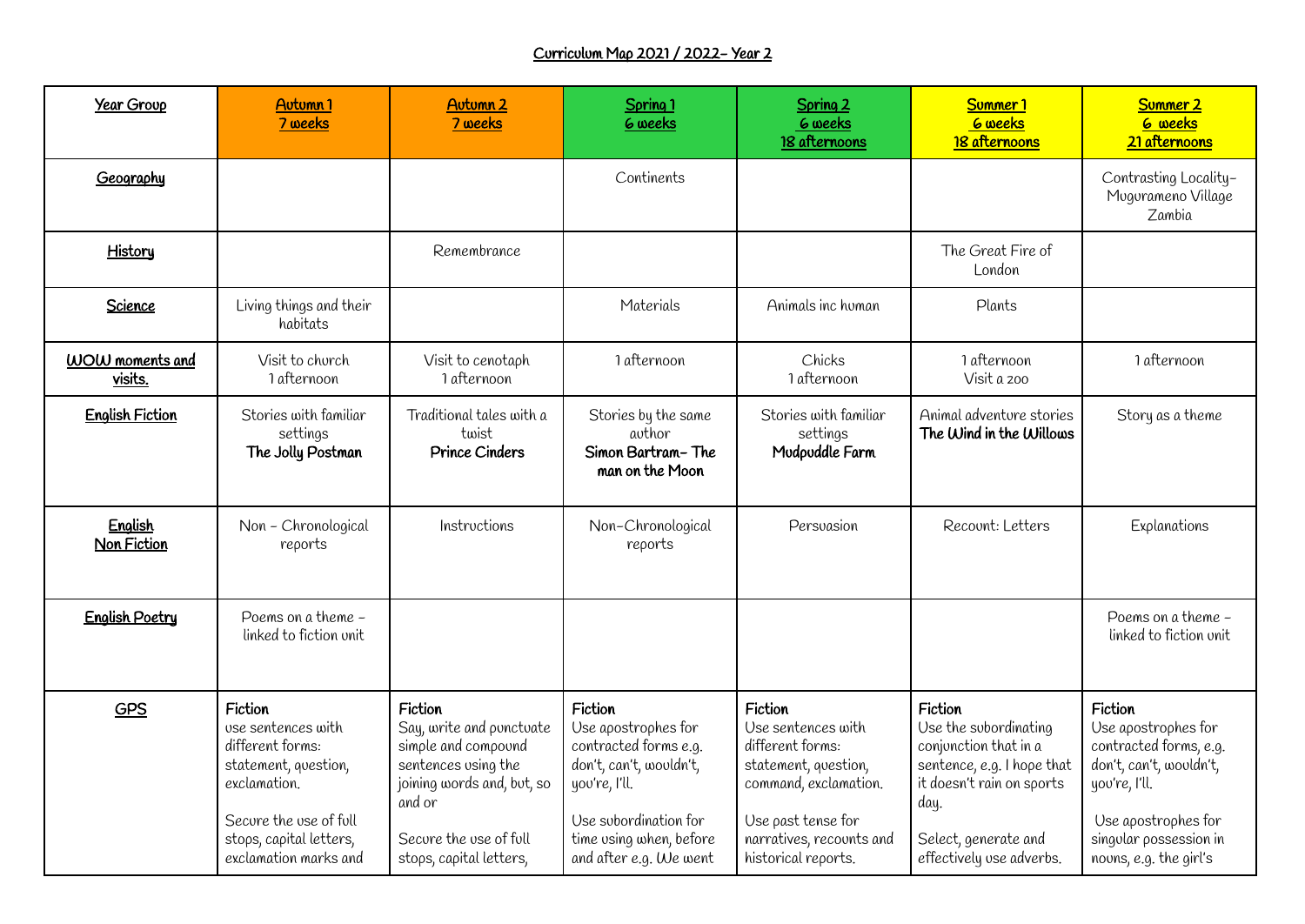|           | question marks.<br>Say, write and punctuate<br>simple and compound<br>sentences using the<br>joining words and, but.<br>Select, generate and<br>effectively use nouns.<br>Non-fiction<br>Say, write and punctuate<br>simple and compound<br>sentences using the<br>joining words so<br>Use present tense for<br>non-chronological<br>reports.<br>Create compound words<br>using nouns, e.g.<br>whiteboard and football. | exclamation marks and<br>question marks.<br>Orally rehearse each<br>sentence prior to writing<br>Select, generate and<br>effectively use verbs.<br>Use past tense for<br>narrative.<br>Non Fiction<br>Use commas to separate<br>items in a list.<br>Select, generate and<br>effectively use adverbs.<br>Use the suffix ly to turn<br>adjectives into adverbs<br>e.g. slowly, gently,<br>carefolly. | out to play when we had<br>finished our writing.<br>When we had finished<br>our writing, we<br>went out to play.<br>Use past tense for<br>narratives, recounts and<br>historical reports.<br>Non Fiction<br>Use subordination for<br>reason using because and<br>if e.g. I put on my coat<br>because it was raining.<br>Because it was raining, I<br>put on my coat.<br>Use present tense for<br>non-chronological<br>reports.<br>Use past tense for<br>historical reports. | Select, generate and<br>effectively use adjectives.<br>Add suffixes - ful or<br>-less to create<br>adjectives e.g. playful,<br>careful, careless,<br>hopeless.<br>Non Fiction<br>Use commas to separate<br>items in a list.<br>Explore the progressive<br>form of verbs in the<br>present tense (e.g. she is<br>drumming) and past tense<br>(e.g. he was shouting) to<br>mark actions in progress.<br>Use present tense for<br>persuasive adverts.<br>Select, generate and<br>effectively use adjectives.<br>Use suffixes - er and<br>-est to create adjectives<br>e.g. faster, fastest,<br>smaller, smallest. | Use the suffix -ly to turn<br>adjectives into adverbs<br>e.g. slowly, gently,<br>carefolly.<br>Use past tense for<br>narratives, recounts and<br>historical reports.<br>Non Fiction<br>Use apostrophes for<br>contracted forms e.g.<br>don't, can't, wouldn't,<br>yov're, I'll.<br>Use apostrophes for<br>singular possession in<br>nouns, e.g. the girl's<br>name.<br>Use past tense for<br>narratives, recounts and<br>historical reports.<br>Select, generate and<br>effectively use nouns.<br>Add suffixes -ness and<br>-er to create novns, e.g.<br>happiness, sadness,<br>teacher, baker. | name.<br>Select, generate and<br>effectively use nouns.<br>Add suffixes -ness and<br>-er to create nouns, e.g.<br>happiness, sadness,<br>teacher, baker.<br>Use subordination for<br>time using when, before<br>and<br>Non Fiction<br>Use commas to separate<br>items in a list.<br>Select, generate and<br>effectively use adjectives<br>Add suffixes -ful or -less<br>to create adjectives, e.g.<br>playful, careful, careless,<br>hopeless.<br>Use suffixes - er and<br>-est to create adjectives,<br>e.g. faster, fastest,<br>smaller, smallest. |
|-----------|-------------------------------------------------------------------------------------------------------------------------------------------------------------------------------------------------------------------------------------------------------------------------------------------------------------------------------------------------------------------------------------------------------------------------|----------------------------------------------------------------------------------------------------------------------------------------------------------------------------------------------------------------------------------------------------------------------------------------------------------------------------------------------------------------------------------------------------|-----------------------------------------------------------------------------------------------------------------------------------------------------------------------------------------------------------------------------------------------------------------------------------------------------------------------------------------------------------------------------------------------------------------------------------------------------------------------------|----------------------------------------------------------------------------------------------------------------------------------------------------------------------------------------------------------------------------------------------------------------------------------------------------------------------------------------------------------------------------------------------------------------------------------------------------------------------------------------------------------------------------------------------------------------------------------------------------------------|-------------------------------------------------------------------------------------------------------------------------------------------------------------------------------------------------------------------------------------------------------------------------------------------------------------------------------------------------------------------------------------------------------------------------------------------------------------------------------------------------------------------------------------------------------------------------------------------------|------------------------------------------------------------------------------------------------------------------------------------------------------------------------------------------------------------------------------------------------------------------------------------------------------------------------------------------------------------------------------------------------------------------------------------------------------------------------------------------------------------------------------------------------------|
| Art       |                                                                                                                                                                                                                                                                                                                                                                                                                         | Drawing                                                                                                                                                                                                                                                                                                                                                                                            |                                                                                                                                                                                                                                                                                                                                                                                                                                                                             | Painting                                                                                                                                                                                                                                                                                                                                                                                                                                                                                                                                                                                                       | Sculpture                                                                                                                                                                                                                                                                                                                                                                                                                                                                                                                                                                                       |                                                                                                                                                                                                                                                                                                                                                                                                                                                                                                                                                      |
| DT        | Food Fortnight                                                                                                                                                                                                                                                                                                                                                                                                          |                                                                                                                                                                                                                                                                                                                                                                                                    |                                                                                                                                                                                                                                                                                                                                                                                                                                                                             | Textiles                                                                                                                                                                                                                                                                                                                                                                                                                                                                                                                                                                                                       |                                                                                                                                                                                                                                                                                                                                                                                                                                                                                                                                                                                                 | Structure                                                                                                                                                                                                                                                                                                                                                                                                                                                                                                                                            |
| <b>RE</b> | 2.5<br>Why is the church a<br>special place for<br>Christians?                                                                                                                                                                                                                                                                                                                                                          | 2.2<br>Christmas                                                                                                                                                                                                                                                                                                                                                                                   | 2.3<br>Jesus Friend to everyone                                                                                                                                                                                                                                                                                                                                                                                                                                             | 2.4<br>How do symbols help us<br>to understand the story?                                                                                                                                                                                                                                                                                                                                                                                                                                                                                                                                                      | 2.6<br>What happened at the<br>Ascension and<br>Pentecost?                                                                                                                                                                                                                                                                                                                                                                                                                                                                                                                                      | 2.1<br>The Church                                                                                                                                                                                                                                                                                                                                                                                                                                                                                                                                    |
| PE        | Colour my magic                                                                                                                                                                                                                                                                                                                                                                                                         |                                                                                                                                                                                                                                                                                                                                                                                                    | Gymnastics Activity                                                                                                                                                                                                                                                                                                                                                                                                                                                         | LCC Dance Scheme                                                                                                                                                                                                                                                                                                                                                                                                                                                                                                                                                                                               | Striking and Fielding Y2                                                                                                                                                                                                                                                                                                                                                                                                                                                                                                                                                                        |                                                                                                                                                                                                                                                                                                                                                                                                                                                                                                                                                      |